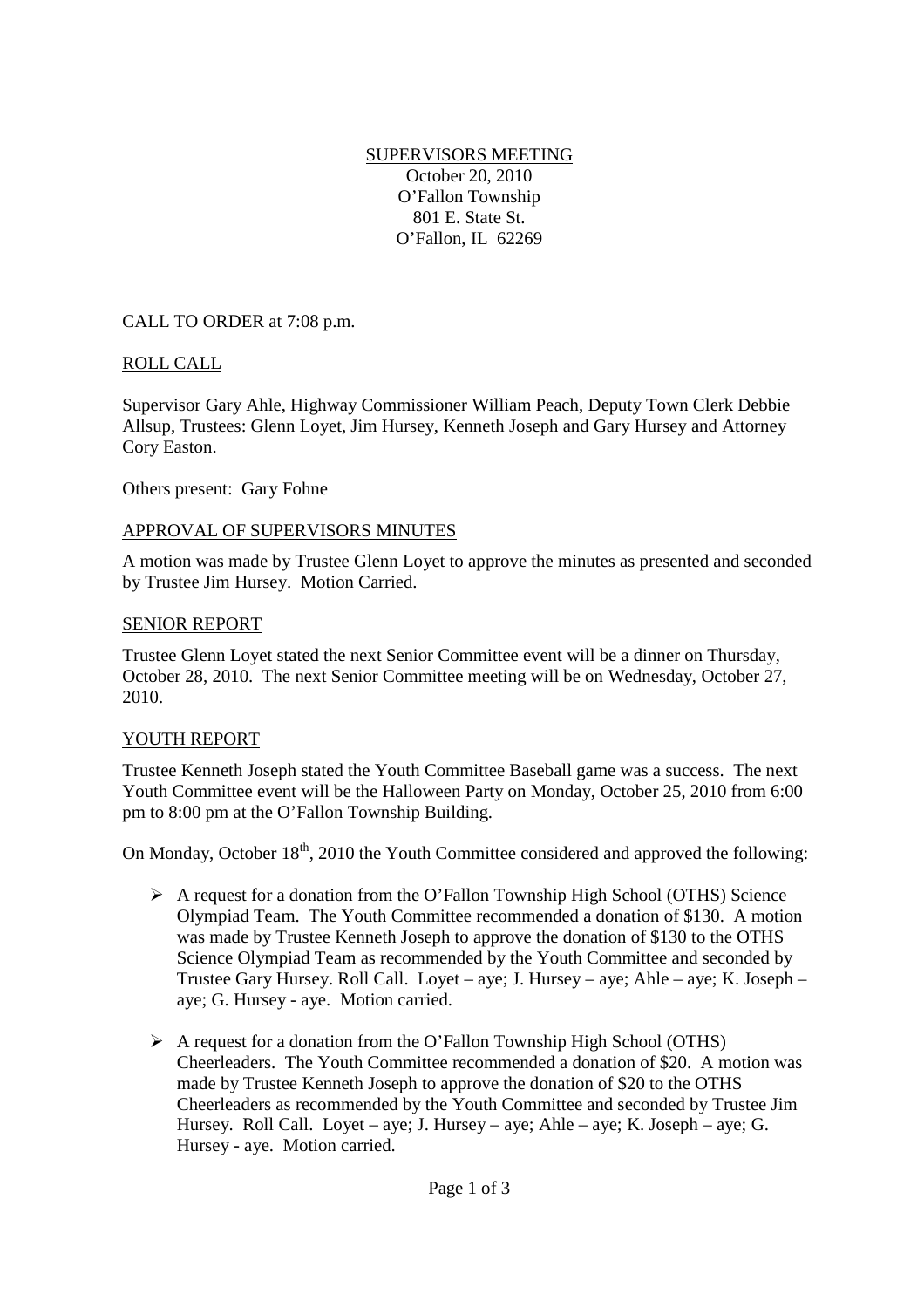The next Youth Committee meeting will be on Monday, November  $15<sup>th</sup>$ , 2010 at 7:30 pm at the O'Fallon Township Building.

## PLANNING REPORT

Trustee Gary Hursey stated he received notification of annexation of 2 (two) lots on State Street. A brief discussion followed.

### AFTER PROM REPORT

Supervisor Gary Ahle asked Trustee Jim Hursey if he had been in contact with a representative of MADD (Mothers Against Drunk Driving). Hursey stated he was working on it. Trustee Gary Hursey stated he believes they would be helpful in the fundraising for this event.

### TRUSTEES REPORT

Trustee Kenneth Joseph apologized for missing the last Board Meeting. Joseph stated the County had recently poured the concrete on the project by his house. A brief discussion followed.

Trustee Jim Hursey asked if anything had come of the email he had received. Highway Commissioner Peach stated he has turned the matter over to the State Police. A brief discussion followed.

### TOWN CLERK REPORT

No Report.

## SUPERVISORS REPORT

Supervisor Gary Ahle stated he would be picking up the election supplies on Wednesday, October  $27<sup>th</sup>$ , 2010.

#### UNFINISHED BUSINESS

Supervisor Gary Ahle stated he has received a plaque from the Census Bureau for assisting them with the 2010 Census.

#### NEW BUSINESS

A hall rental application was submitted by Laura Hamilton to use our facility on the following dates for Bible Studies:

- Sunday, October  $24^{\text{th}}$ , 2010 from 4:30 pm to 6:30 pm
- Sunday, October 31<sup>st</sup>, 2010 from 4:30 pm to 6:30 pm
- Sunday, November  $7<sup>th</sup>$ , 2010 from 4:30 pm to 6:30 pm
- Sunday, November  $14^{th}$ , 2010 from 4:30 pm to 6:30 pm

A motion was made by Supervisor Gary Ahle to approve the hall rental application (contingent upon availability of a building monitor) and seconded by Trustee Gary Hursey. Roll Call. Loyet – aye; J. Hursey – aye; Ahle – aye; K. Joseph – aye; G. Hursey - aye. Motion carried.